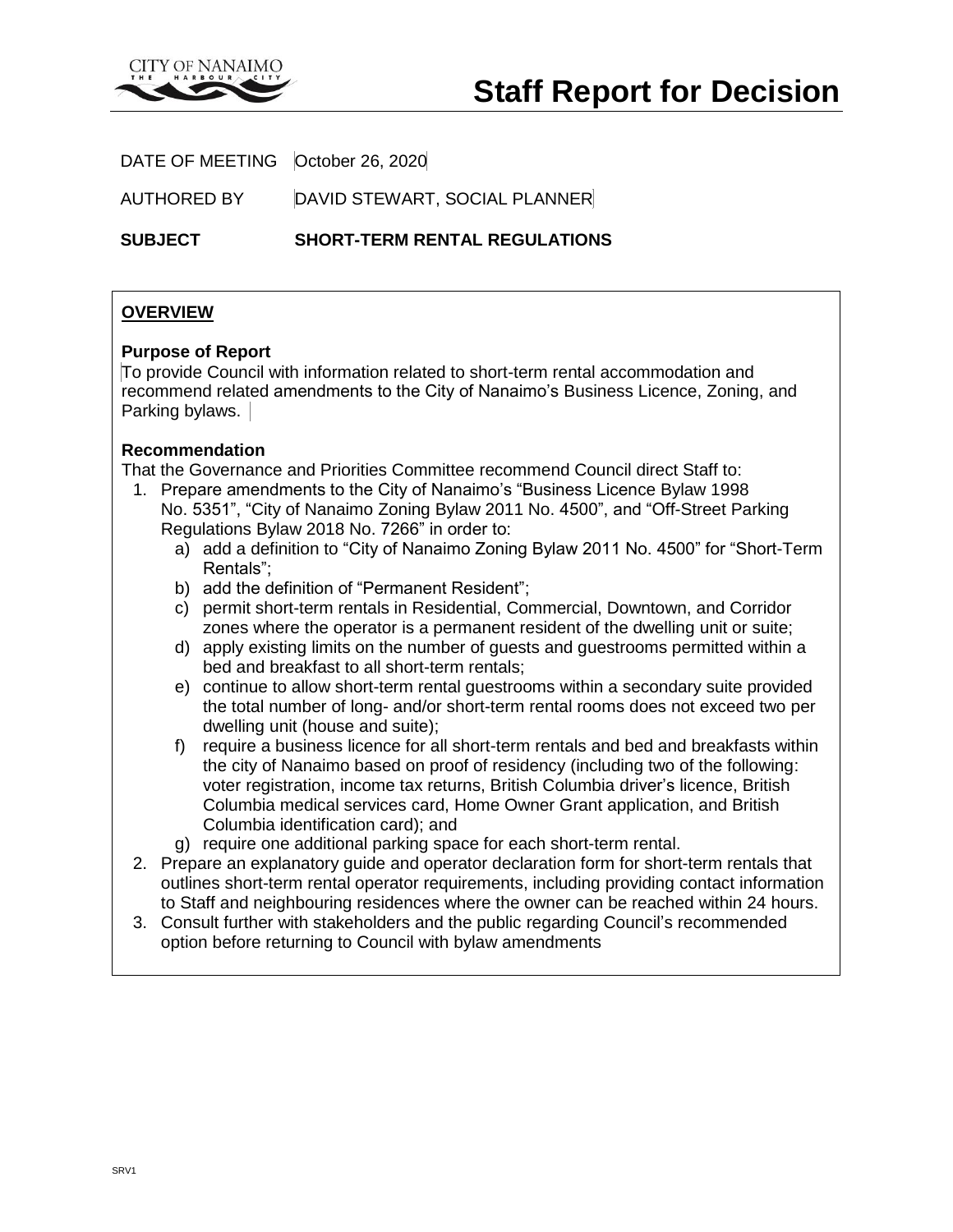

# **BACKGROUND**

On 2018-SEP-17, Council adopted the Nanaimo Affordable Housing Strategy (AHS), which established the City's priorities in addressing housing affordability over the next ten years. The regulation of short-term rental accommodation was identified as a strategy to protect and increase the supply of rental housing as an important step in achieving the objectives of the AHS.

This review of short-term rental (STR) accommodation is a direct recommendation of the AHS. It also addresses requests from hotel operators to require licensing for STRs and responds to gaps in the City's existing regulations regarding potential social and economic impacts of STR accommodation.

The overall purpose of the review is to determine if bylaw and policy changes are required to address STRs in Nanaimo. The project is intended to:

- ensure STR accommodations do not impact the long-term rental housing supply in a negative way;
- ensure STR accommodation operators are good neighbours; and
- ensure equity among STR providers, including B&Bs, hotels, and motels.

"Short-term rental" refers to the rental of a room or an entire residential dwelling unit on a temporary basis (i.e., less than 30 days per calendar year) often through an online platform such as Airbnb, HomeAway, or Vacation Rentals By Owner (VRBO). For the purposes of this report, the term *short-term rental* is intended to include bed and breakfast (B&B) accommodation.

A B&B is considered a type of STR accommodation, but is not inclusive of all STR accommodations available, as a B&B is limited to a partial use of a single residential dwelling only. Other STR accommodation options, such as the short-term rental of an entire residential dwelling unit or the rental of a unit or room within a multiple-family dwelling, are currently not permitted within the city of Nanaimo. A chart summarizing which STR accommodation options are currently permitted as a B&B is included in Attachment A - Current Regulations Summary.

Section 16.6 of "City of Nanaimo Zoning Bylaw 2011 No. 4500" (the "Zoning Bylaw") defines a bed and breakfast as the "partial use of a single residential dwelling for transient tourist accommodation in which rooms are rented on a short-term basis, and may include the provision of breakfast served on the premises." B&B facilities may be established in any single residential dwelling, as long as the operator lives in the dwelling unit. There is a limit on the number of guests and rooms permitted, depending on the zoning of the property. In low-density residential zones (i.e., R1, R2) the maximum number of guests permitted is 4, and up to 9 guests are permitted in high-density residential (i.e., R8) and mixed-use zones. B&Bs do not currently require a business licence in the city of Nanaimo and are not otherwise tracked by the City. A Single Family Dwelling, depending on zoning, may have up to 2 to 4 bedrooms used for B&B rooms that can be located in a self-contained secondary suite or the main dwelling unit, but not both.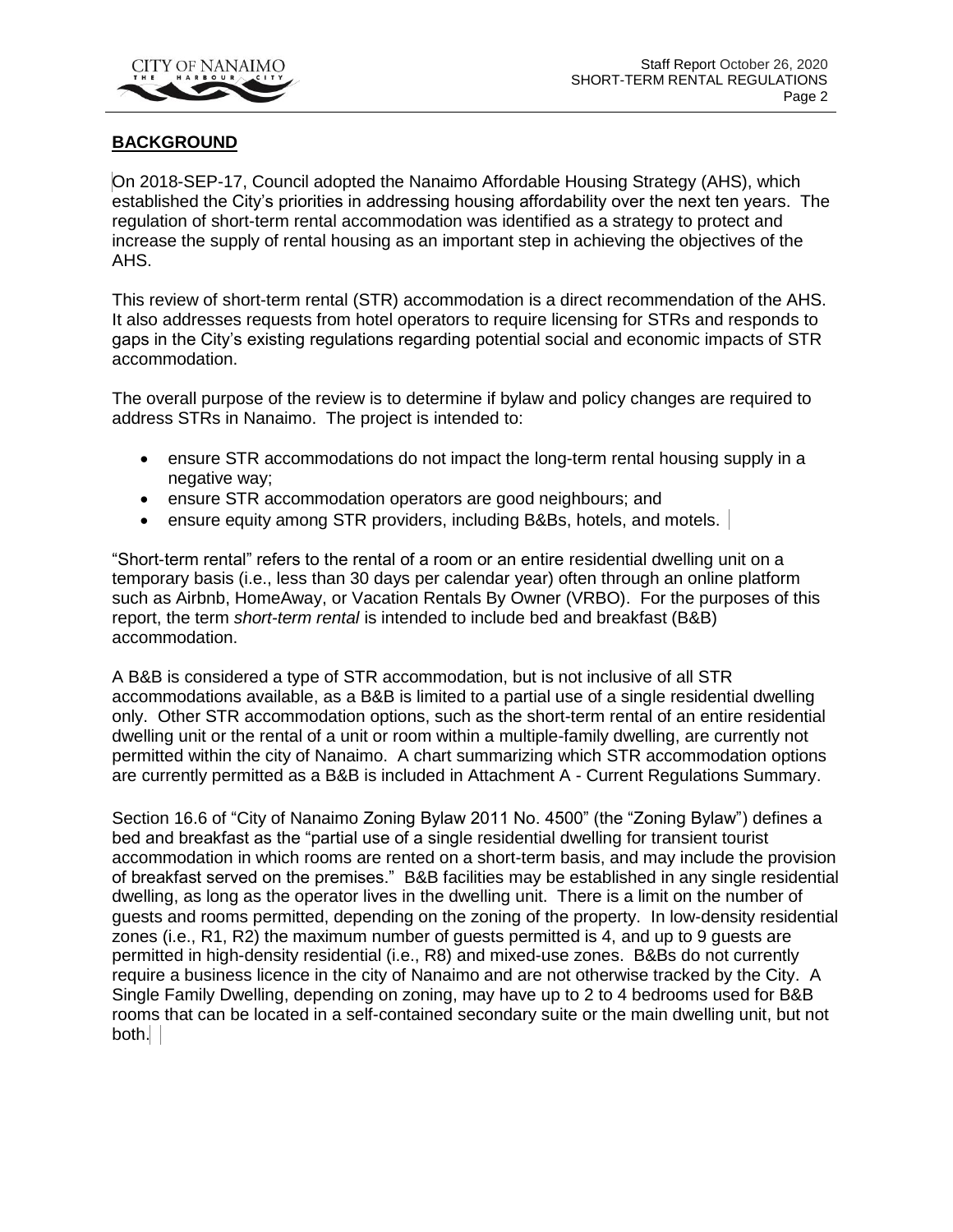

## **DISCUSSION**

## **Affordable Housing Strategy (AHS)**

Section 1.3 of the AHS includes a series of actions specifically around short-term rentals. These include:

- a) Restrict short-term rentals (i.e., less than 30 days) to dwelling units where the owner is currently residing on the property, either in the main dwelling or the secondary suite.
- b) Require all short-term rental operators (including bed and breakfasts and others) to obtain a business licence and to display their business licence number in all listings.
- c) Support fair taxation for all types of short-term accommodation, including hotels, bed and breakfasts, and other types of short-term rentals.
- d) Ensure that zoning regulations that apply to bed and breakfasts are extended to shortterm rentals.
- e) Assess the implications of requiring different business licences for properties located in areas zoned as residential versus properties located in areas zoned as commercial.
- f) Determine an appropriate fine for listing a short-term rental without a valid licence.
- g) Prepare an explanatory guide that outlines short-term rental operator requirements.

The above AHS recommendations informed the City's STR review, including Staff's recommended options.

## **Short-Term Rental Accommodation Tax - Municipal and Regional District Tax (MDRT)**

The AHS recommends the City support fair taxation for all types of STR accommodation that is consistent with the taxes paid by hotels. In 2018, the Province of British Columbia extended the Municipal and Regional District Tax (MRDT), which is applied to hotels, motels and resorts, to include an Online Accommodation Platform (OAP) tax. The MDRT includes up to 3% tax on the purchase of accommodation within select regions on behalf of municipalities, regional districts or eligible entities. Council directed City all funds to the Nanaimo Hospitality Association, except for the portion collected through OAP from online accommodation providers (short-term rental platforms). The revenue collected through OAP is directed to the Housing Legacy Reserve Fund. Between December 2018 and December 2019, the City received \$90,603 OAP funding toward the Housing Legacy Reserve. STRs are not required to pay MDRT where the following conditions apply:

- the accommodation is not listed on an online platform;
- revenue is less than \$2,500 per year; and
- the accommodation charge is less than \$30 per day (\$210 per week).

STR operators are also required to charge 8% Provincial Sales Tax (PST) on all accommodations.

#### **Short-Term Rentals in Nanaimo**

Prior to impacts of COVID-19, the number of STR accommodations in Nanaimo fluctuated yearly and seasonally, with an overall trend towards an increased number of STRs. In 2017, the Affordable Housing Strategy found there were 416 active STRs in Nanaimo. More recently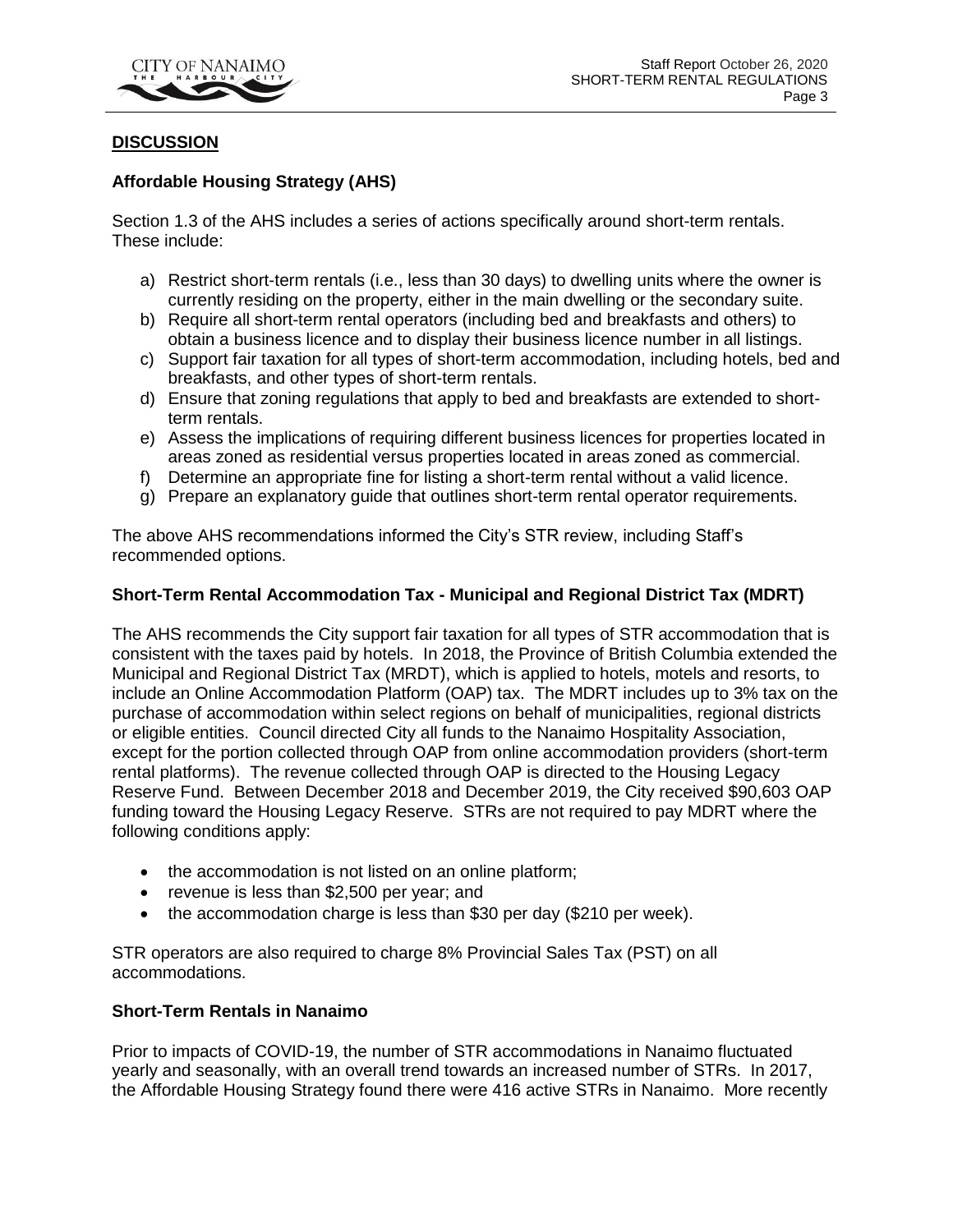

in February 2020, there were 549 individual STR rentals in Nanaimo<sup>1</sup>. Since the impacts of COVID-19, this number for May 2020 was 524 unique rentals. The 549 number is used throughout this report as it represents the more typical STR situation in Nanaimo.

Prior to March 2020, 86% of the STRs in Nanaimo were listed for less than half a year, and 61% were listed as available for less than 90 days in a year. As such, the majority of STRs in Nanaimo are seasonal and a short-term use. STRs are located in all Nanaimo neighborhoods. A map showing the location of STRs in Nanaimo as of February 2020 is included as Attachment B.

## **COVID-19 Impact**

The current COVID-19 pandemic has had an adverse impact on the tourism industry, including both hotel and STR operators. Post COVID-19, some STRs may choose to no longer operate, while others and new STRs may be established as provincial residents are encouraged to travel locally.

While the STR review began before the current pandemic, the work continued during the pandemic, and the report is now presented to Council in order to ensure the City is prepared to move forward post COVID-19. Should Council proceed with bylaw changes or choose to enforce the status quo, Council may choose to direct Staff to delay enforcement of any future bylaws in order to allow STR operators to rebound from the impact of COVID-19 on the tourism industry.

#### **Public Consultation**

The impact of STR accommodations on the availability of long-term and affordable rental units was raised as a significant concern by the public and stakeholders during the AHS consultation. Concerns included the impact of STRs on long-term rental housing stock (low vacancy rates, limited rental supply), as well as the impact on neighbourhood character and social cohesion. While there was strong support for introducing new regulations for limiting the impact of STR accommodations, there was also interest in continuing to allow some STRs as long as they are treated and taxed as businesses.

Approximately half of AHS survey participants rated 'a short-term rental policy that encourages homeowners to prioritize long-term rentals' as a 'good idea'. The remainder did not support the idea or were neutral on the subject.

A separate public consultation process was held exclusively regarding the City's STR review. The consultation included surveys, an open house, and direct stakeholder engagement with Tourism Nanaimo/Vancouver Island, the hotel industry, and the Neighbourhood Network.

The Open House took place on 2019-NOV-21 at the Departure Bay Kin Hut. Approximately 40 people attended the open house and provided feedback.

<sup>1</sup> Host Compliance. February 2020.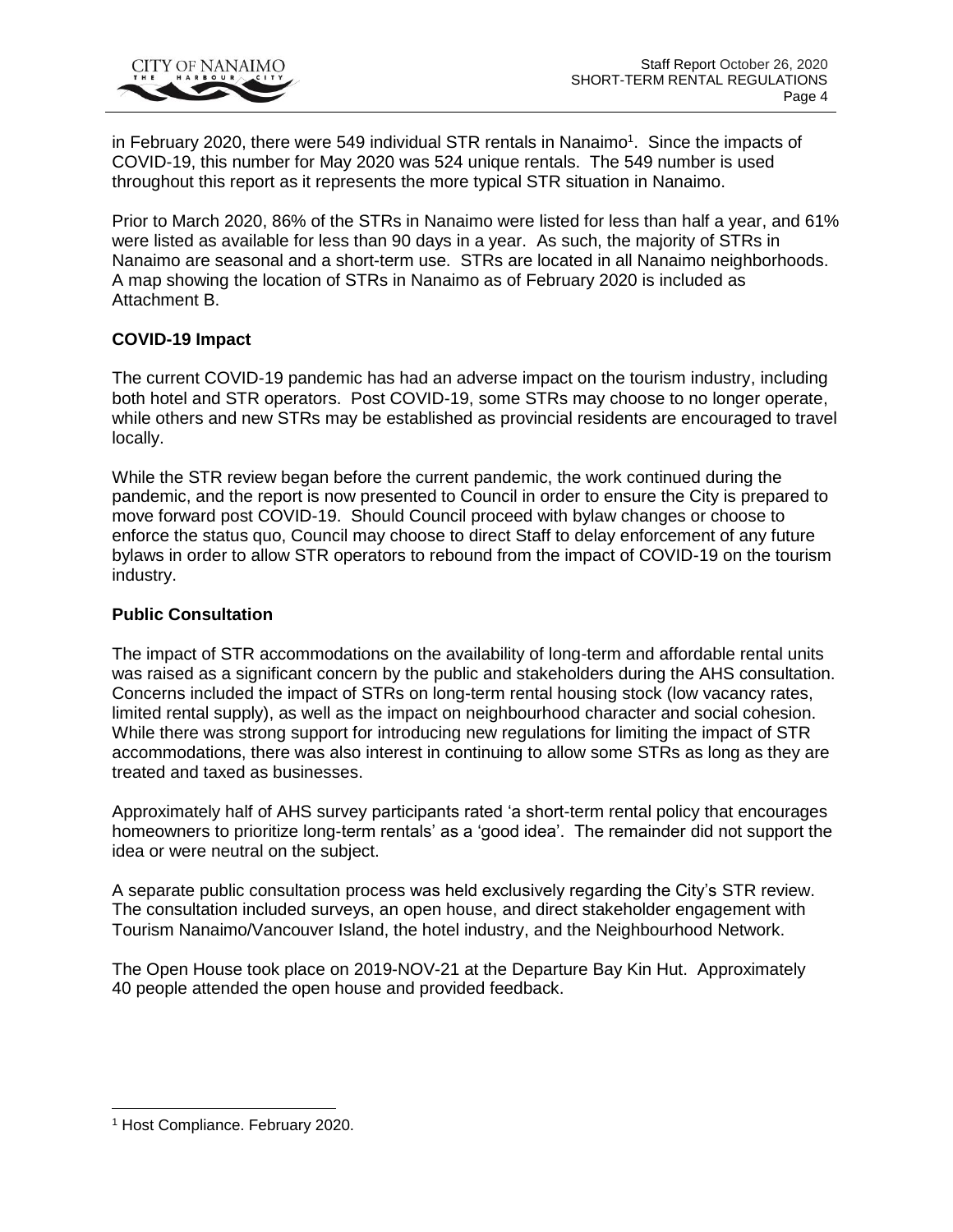A total of 86 survey responses were received, of which 66 were completed online and 20 were paper surveys completed at the open house<sup>2</sup>. A summary of the STR public consultation, including the survey responses, is included in Attachment C.

Prior to Staff bringing forward bylaw amendments to Council for consideration, a copy of this report will be shared with stakeholders and members of the public who expressed an interest in the STR review. Stakeholders and engaged residents will have an opportunity to comment on the proposed options, including Staff's and Council's recommended option. Staff will include comments received from the stakeholders and the public within the follow-up report to Council.

# **Benefits of Short-Term Rentals**

STRs provide a unique form of accommodation not often offered by hotels or motels. They offer an expansion of temporary accommodation options available for travellers, students, or short-term workers (such as interns or medical staff). Some STR operators noted their accommodations help attract visitors to Nanaimo who might not otherwise visit. STR hosts also say that they can help promote the city and the local economy when visitors arrive.

Some STR operators noted that in order to attract guests and maintain positive reviews, they need to ensure their buildings and properties are maintained to a high standard.

The ability to rent a whole dwelling unit or room on a short-term basis allows residents and property owners additional income while maintaining flexibility with their use of space that would not be possible through a longer-term rental.

# **Short-Term Rental Concerns**

A primary concern with STRs is their potential impact on the availability and affordability of long-term rental options. In addition, STR rentals may also increase noise, traffic, disturbance and loss of social cohesion within a neighbourhood. All of these concerns are more apparent with respect to entire home rentals where the operator is not a permanent resident. Where the STR operator does not live on the premises, neighbours are faced with a daily or weekly rotation of 'temporary neighbours' with no opportunity to establish a relationship with the property owner or a long-term tenant.

Of the 86 survey respondents, 73% indicated they are aware of an STR in their immediate neighbourhoods, while 22% said they experienced noise or disturbance in their neighbourhoods directly relating to a STR property.

#### *Rental Impact*

Nanaimo's primary rental vacancy rate of 2% (October 2019) is well below the 5% threshold indicator of a healthy rental housing market. As noted in the AHS, there is a high demand and continued need for long-term rental housing in Nanaimo. While it is difficult to quantify the impact of STRs on the long-term rental market, studies in larger Canadian municipalities have indicated the STR market can negatively impact the availability of long-term rentals in a

<sup>&</sup>lt;sup>2</sup> Note: The survey did not ask respondents to identify if they own or operate a STR. 6 of the 20 paper survey respondents noted in their comments that they are STR operators.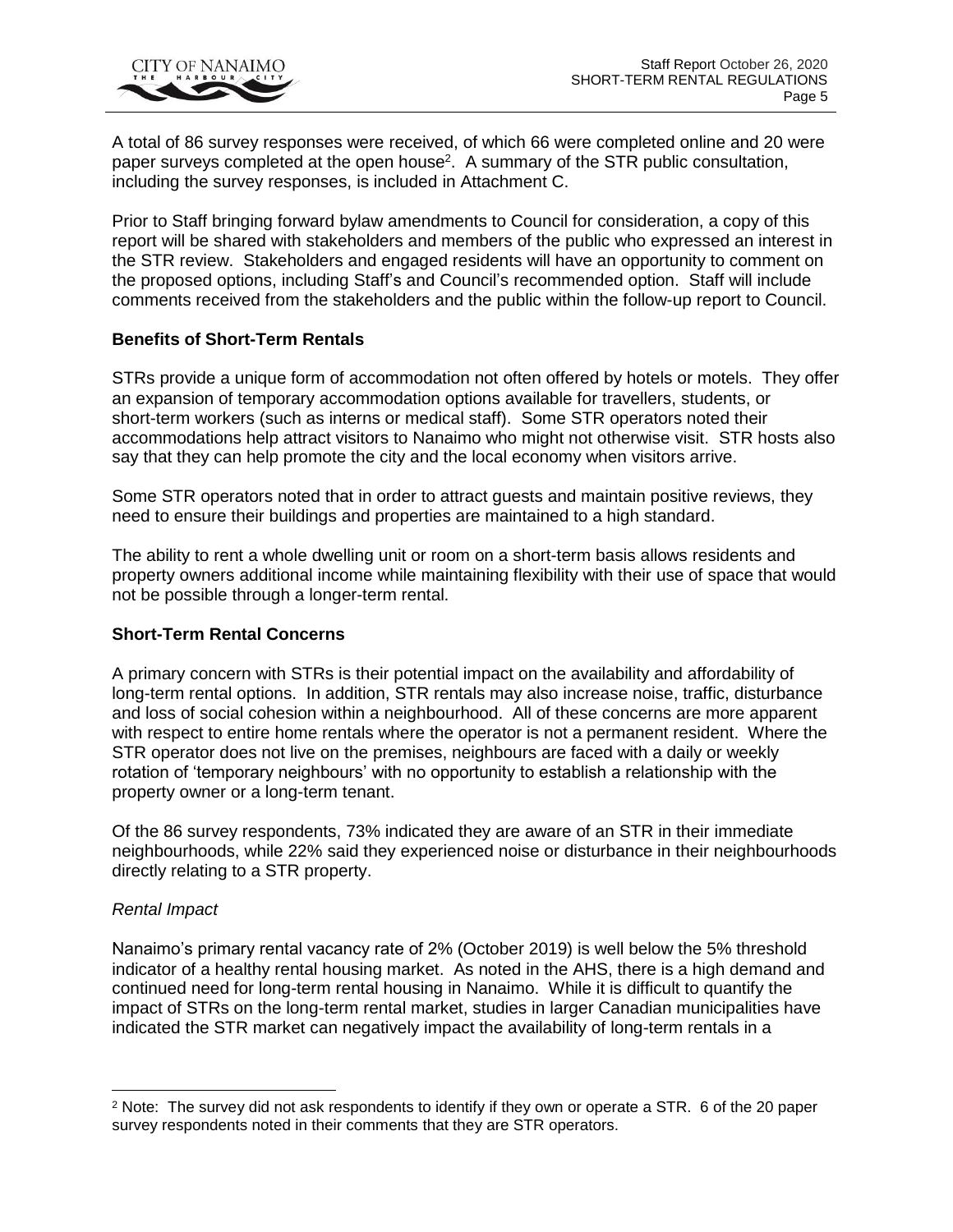

community.<sup>3,4</sup> Renting out a room or entire dwelling unit as an STR can be more lucrative than renting the same space out as a long-term rental, thus discouraging property owners from making spaces available for long-term rental. A recent study in the City of Vancouver noted that the STR of a one-bedroom unit for 9 to 12 days per month generates the same monthly revenue as renting the same property on a long-term basis.<sup>5</sup>

If all 549 of the STR listings in Nanaimo were to be converted to long-term rental units, it would represent a 6% increase in the number of long-term primary rental units in Nanaimo; however, approximately 86% of Nanaimo STRs are seasonal rentals available for less than half the year and 29% are for room rentals within an existing dwelling. It is not realistic to assume all STRs would be made available as long-term rentals. A chart showing the percentage of STRs versus long-term rentals in Nanaimo is included as Attachment D.

Of those that completed the survey, 65% felt STRs have some impact on the availability of longterm rental housing in Nanaimo, with 32% indicating they felt the impact was significant. A number of Protection Island residents noted STRs are having an impact on rental availability specifically on Protection Island.

## **Municipal Best Practices**

Historically, most municipal bylaws address B&Bs only and fail to acknowledge or regulate other forms of STRs; as such, STR forms such as an entire home rental are considered prohibited. With the emergence of online platforms, such as Airbnb, and the increase in entire home STRs, a number of municipalities have since established new, more permissive regulations that directly address all STR types.

Staff reviewed the approaches of 12 other BC municipalities to regulating STRs and B&Bs. A summary of this research is included as Attachment E.

# **Short-Term Rental Operators Guide**

The AHS recommends Staff prepare an explanatory guide that outlines STR operator requirements. Such a guide could be provided to all STR operators at the time of a business licence application and should include the following information:

- Building and Fire safety requirements
- Zoning Regulations

- Parking Requirements
- Operational best practices, including how to respond to neighbourhood concerns and manage disruptive guests.

Staff recommend all operators be required to provide confirmation they have read and understood the guide. Operators should also be required to provide Staff with contact information where they can be reached within 24 hours.

<sup>&</sup>lt;sup>3</sup> [Wachsmuth,](https://upgo.lab.mcgill.ca/authors/admin/) David. Short-term rentals in Canada: The first comprehensive overview McGill University. 2019.<https://upgo.lab.mcgill.ca/2019/06/20/short-term-rentals-in-canada-paper/>and <sup>4</sup> Ottawa, City of/ Maclaren Municipal Consulting. Regulation of Short Term Accomodation. 2019. [https://documents.ottawa.ca/sites/documents/files/RAS\\_FinalSTRSept23\\_en.pdf](https://documents.ottawa.ca/sites/documents/files/RAS_FinalSTRSept23_en.pdf)

<sup>5</sup> Vancouver, City of. Policy Report: Regulating Short-Term Rentals in Vancouver. July, 2017 <https://council.vancouver.ca/20170711/documents/rr1.pdf>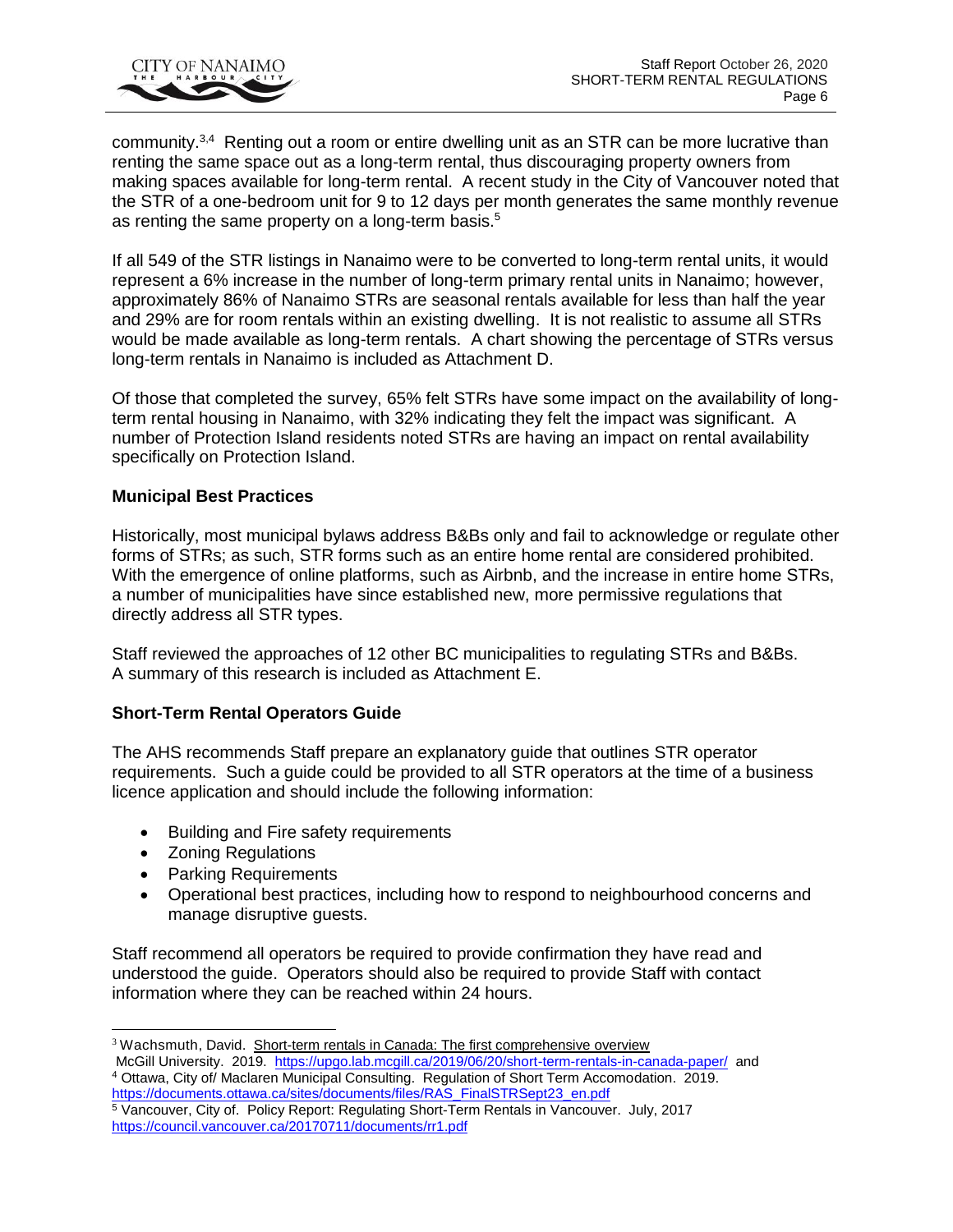

# **Zoning Bylaw Considerations**

As part of the STR review, Staff and Council are asked to consider a number of separate and related topics as they relate to STRs, including:

- *a) Should STRs be allowed as an entire home rental?*
- *b) Should STRs be restricted to a primary residence only?*
- *c) Should STRs be allowed in Multiple Family Dwellings?*
- *d) Should STRs be allowed in Secondary Suites?*
- *e) Should the Zoning Bylaw limit the length of individual guest days permitted by an STR?*
- *f) Parking Requirement – per bedroom, per property? Should additional parking be required for entire home stays?*
- *g) Should the City enforce a cap on the number of STR rental days (total number of days within the year an STR can operate)?*

These discussion questions are summarized in Attachment F. They were also addressed as survey questions (see Attachment C) and included in the municipal best practices review (Attachment E).

#### **Business Licensing**

With the emergence of online STR platforms and entire home listings, there is growing consensus among municipal governments that STRs should be regulated and licensed. Of the 12 BC municipalities reviewed, 8 either require business licences or are considering requiring business licensing for STRs. Where a business licence is required, fees vary greatly between municipalities, ranging from \$49 (Vancouver) to up to \$1,500 (Nelson/Victoria) per year. Some municipalities chose lower fees to encourage STRs to obtain a business licence while others opted for larger fees to offset licensing, inspection, and enforcement costs. Staff recommend the business licence application fee be set at \$165 per year to maintain consistency with the fee charged for most other municipal business licences, including those for hotels and home-based businesses.

It was noted, of the survey respondents, 57% supported requiring STRs to obtain business licences.

#### **Inspections**

Given the large number of STRs in the city, one anticipated challenge with business licensing is building and fire compliance inspection. While some municipalities require all new STR licence applications to be inspected, other larger municipalities rely on self-compliance checklists and/or random inspections.

In Nanaimo, with the exception of home-based businesses, all other business licence application types require building and fire inspection. Considering there are approximately 549 STRs in Nanaimo, existing Staff capacity would be strained if the City were to include inspections as a requirement of business licence approval, likely resulting in the need for additional Building Inspections and/or Fire Staff. Increased inspection requirements would also lengthen the business licence and approval timeframe. As an alternative, Staff recommend a building and fire safety compliance declaration form be provided to STR licence applicants to sign and complete. The checklist may also include other STR best practices (such as providing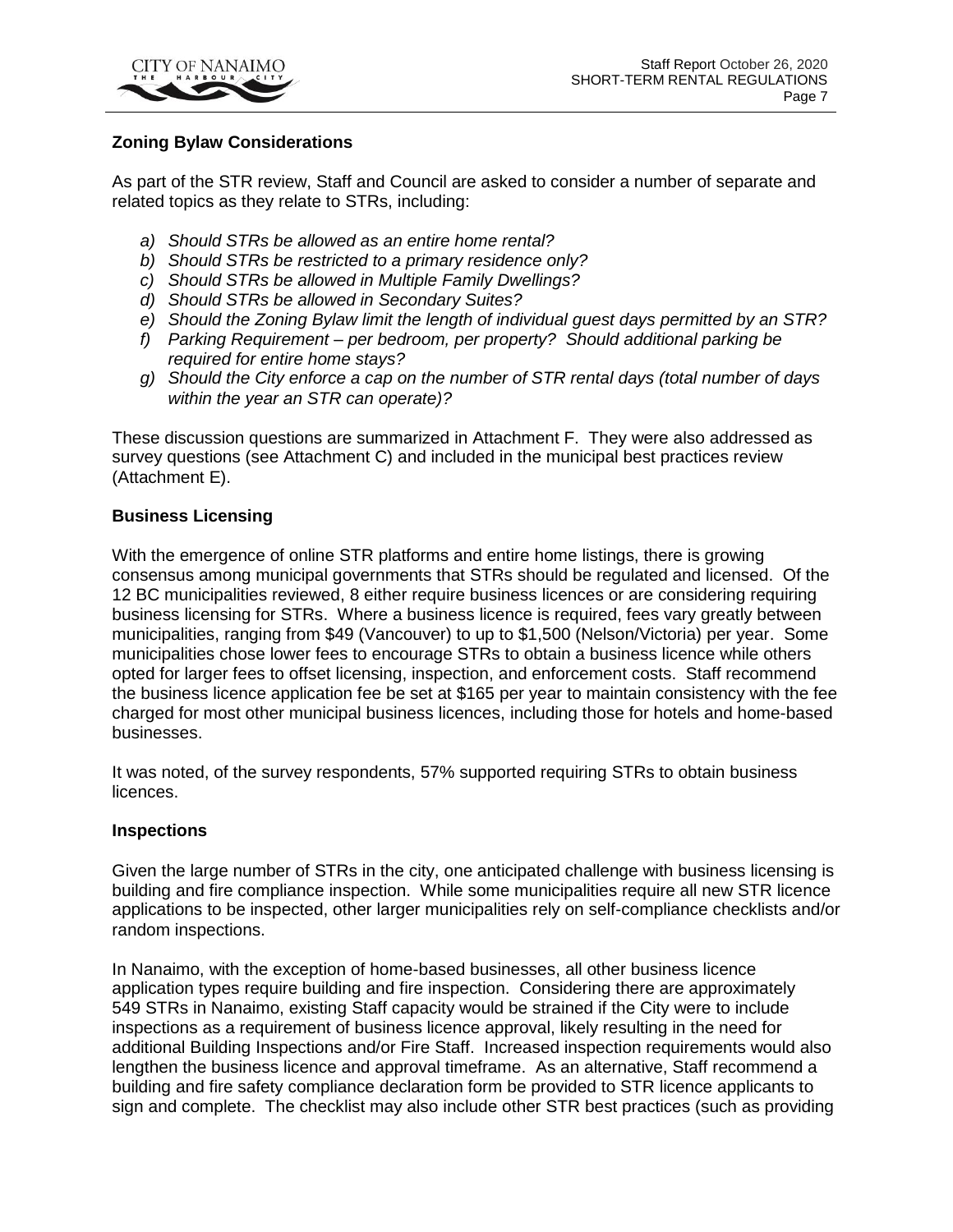

operator contact information to neighbours) and be included with an explanatory guide as recommended within the AHS.

## **Enforcement**

Like many other Zoning Bylaw regulations, enforcement of STR regulations may be challenging for municipal Staff. Currently, City of Nanaimo Staff have been enforcing illegal STRs on a complaint basis only. To date, the City has sent letters seeking voluntary compliance to ten separate STR operators; four of these were referred to Bylaw Services for follow up enforcement, of which three are now in compliance. Recently, Staff have received a number of complaints regarding STRs, but have not yet taken action on them given the ongoing STR review.

Other municipalities have taken a more active enforcement approach. A number of communities use Host Compliance, a technology company that provides software to monitor STR rentals and compliance. Host Compliance can maintain an address inventory of STRs in the municipality, and for an additional fee, can monitor rental activity, assist with enforcement by generating compliance letters and maintain a 24/7 STR neighbourhood complaint hotline to respond to neighbourhood concerns. A summary of Host Compliance fees is included as Attachment G.

Of the 12 municipalities contacted by Staff, 6 use Host Compliance to monitor and enforce STR activity. Those municipalities who have primary residency restrictions in place have advised that the regulation has generally been enforceable, with the exception of some challenges encountered issuing tickets to out-of-province property owners. Most municipalities require proof of primary residency as part of the business licence application. Staff are not recommending proceeding with Host Compliance at this time, but will monitor licensing and enforcement activity for a year after bylaw adoption. Staff will bring forward a report with a recommendation regarding Host Compliance one year after implementation.

To assist with enforcement, Staff recommend the Zoning Bylaw and "Business Licence Bylaw 1998 No. 5351" be amended to require fines for unlicensed or non-complaint STRs.

#### **Options Summary**

Given the number of separate considerations related to the licensing and regulation of STR rentals, the City has a number of regulatory options to choose from. A summary chart of options, including pros and cons, is included for review in Attachment H. These options are discussed below in the 'Options' section of this report. It is important to note that given the number of possible decisions related to STRs, there are others options available to Council not detailed in this report including:

- No longer permitting any form of STRs in secondary suites;
- Not permitting entire home rental for short-term rental;
- Allowing short-term rental of individual rooms in multiple-family dwellings (individual strata councils may choose to restrict this and would be reasonable for enforcement);
- Not requiring business licences for STRs;
- Requiring a cap on the number of short-term rental days; and/or
- Removing the maximum number of guests and guest rooms permitted in an STR, but include a permanent residency restriction (hybrid of options 1 and 3).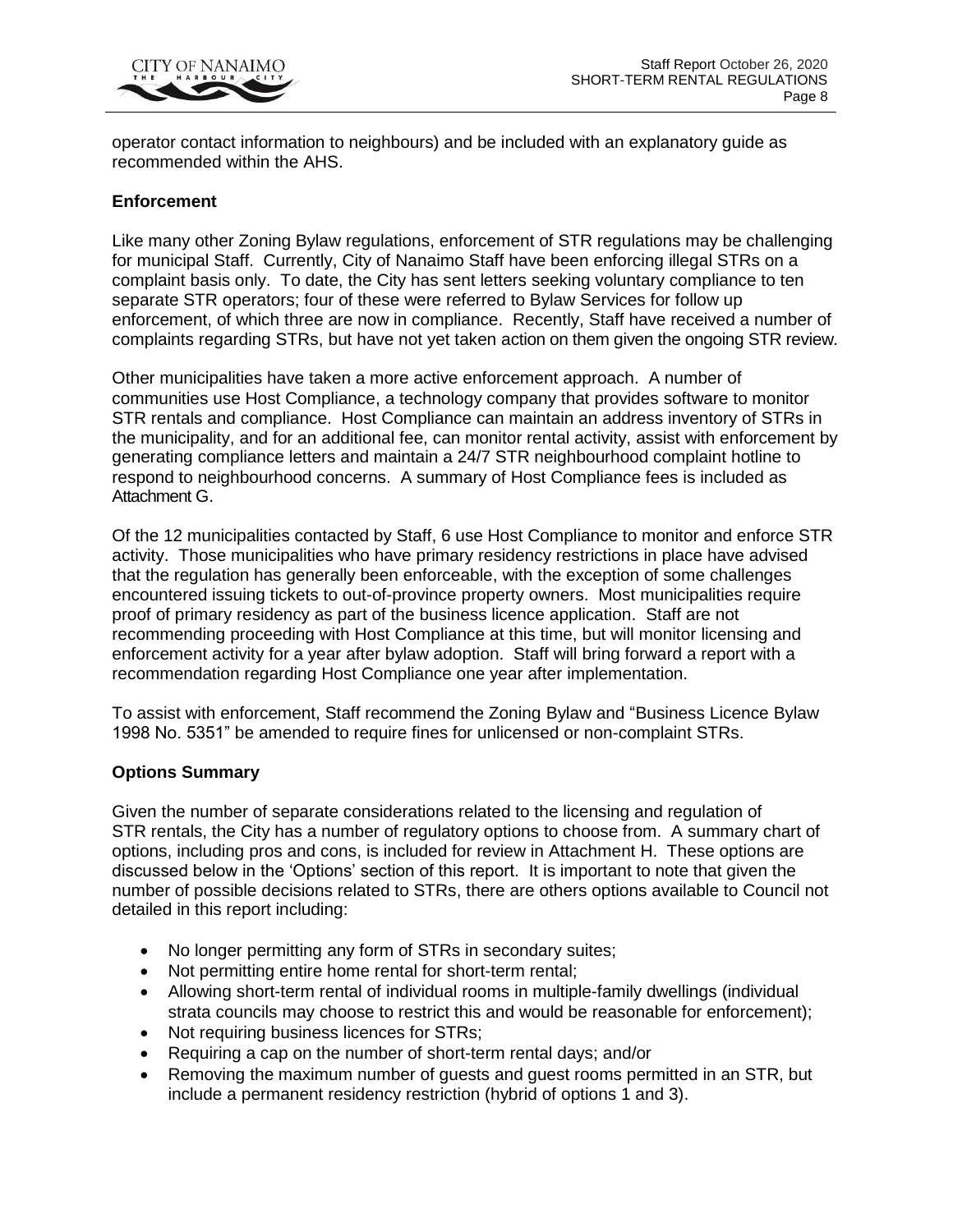

Council may direct Staff to bring forward a bylaw that addresses any of the above additional options.

# **OPTIONS**

- 1. That the Governance and Priorities Committee recommend that Council direct Staff to:
	- 1. Prepare options for amendments to the City of Nanaimo's "Business Licence Bylaw 1998 No. 5351", "City of Nanaimo Zoning Bylaw 2011 No. 4500", and "Off-Street Parking Regulations Bylaw 2018 No. 7266" in order to:
		- a) add a definition to "City of Nanaimo Zoning Bylaw 2011 No. 4500" for "Short-Term Rentals";
		- b) add the definition of "Permanent Resident;
		- c) permit short-term rentals in Residential, Commercial, Downtown, and Corridor zones where the operator is a permanent resident of the dwelling unit or suite;
		- d) apply existing limits on the number of guests and guestrooms permitted within a bed and breakfast to all short-term rentals;
		- e) continue to allow short-term rental guestrooms within a secondary suite, provided the total number of long- and/or short-term rental rooms does not exceed two per dwelling unit (house and suite);
		- f) require a business licence for all short-term rentals and bed and breakfasts within the city of Nanaimo based on proof of residency (including two of the following: voter registration, income tax returns, British Columbia driver's licence, British Columbia medical services card, Home Owner Grant application, and British Columbia identification card); and
		- g) require one additional parking space for each short-term rental.
	- 2. Prepare an explanatory guide and operator declaration form for short-term rentals that outlines short-term rental operator requirements, including providing contact information to Staff and neighbouring residences where the owner can be reached within 24 hours.
	- 3. Consult further with stakeholders and the public regarding Council's recommended option before returning to Council with bylaw amendments.
		- Advantages: Provides clarity on what is allowed as an STR and provides a regulatory mechanism. Consistent with the recommendations of the AHS that involved significant public input. Would allow residents to rent out their entire homes while on vacation for up to 30 days in a calendar year, but would not permit entire homes to be operated as permanent or semi-permanent STRs. An effective primary residency restriction will minimize the impact of STRs on the long-term rental market and mitigate neighbourhood impacts. Reduces the likelihood of property investors owning multiple homes and running them as tourist accommodation businesses. Addresses concerns of impacts on hotel/motel tourism accommodation businesses. Requiring a business licence will allow Staff to monitor and enforce STR safety and compliance.
		- Disadvantages: If the primary residency restriction is not properly enforced, this could negatively impact the city's long-term rental vacancy rate. Continuing to allow the use of secondary suites as STRs makes it easier for homeowners to use suites for more lucrative STRs versus longer-term rental.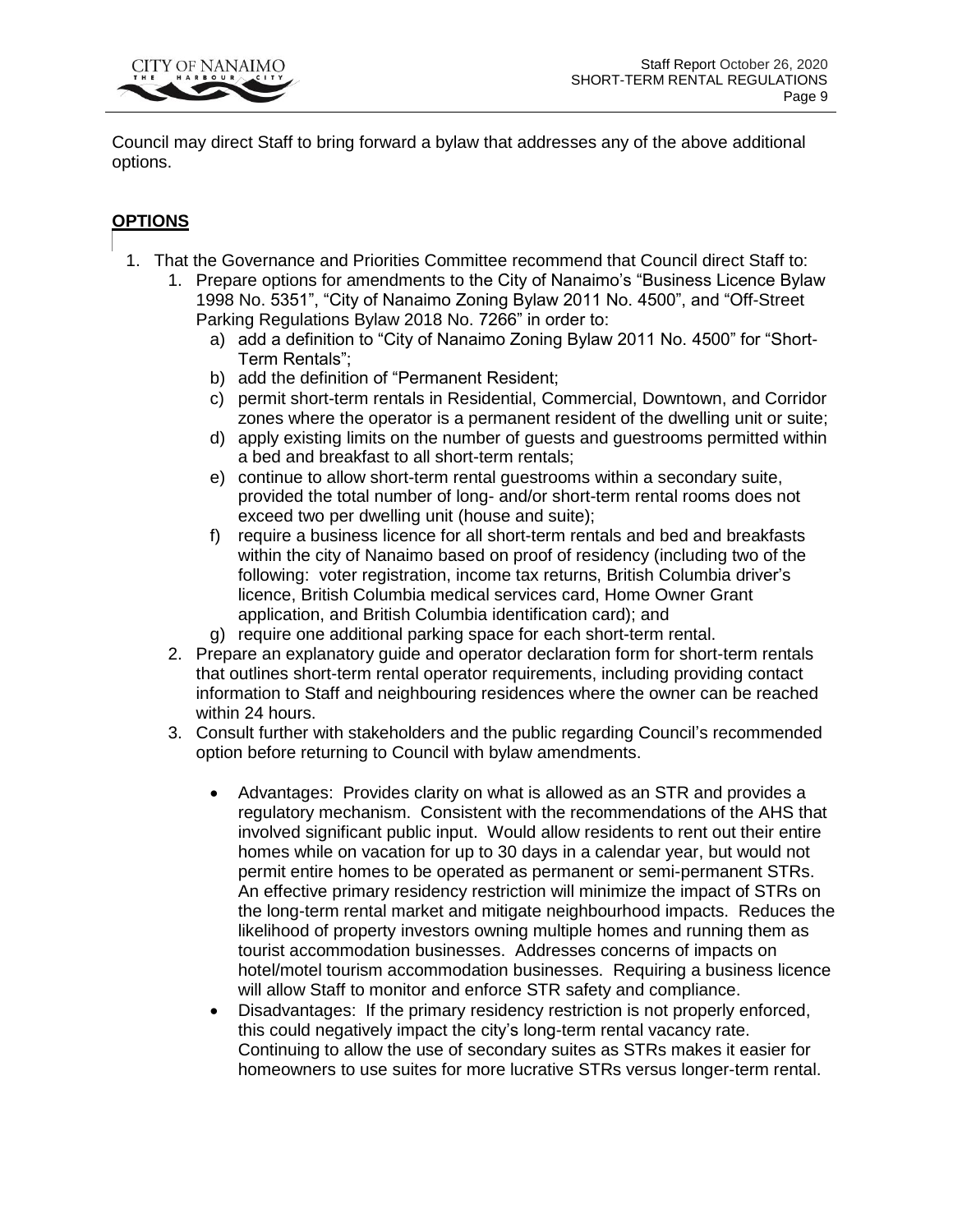

- Financial Implications: Requiring STRs to obtain business licences will require increased administrative costs and Staffing demands. If inspections are to be required for all STRs, additional Staffing resources may be required. Fees would apply if Host Compliance software is used to help monitor STR activity.
- 2. That the Governance and Priorities Committee recommend that Council direct Staff to prepare amendments to the City of Nanaimo's "Business Licence Bylaw 1998 No. 5351" to require a business licence for a bed and breakfast use and amend "City of Nanaimo Zoning Bylaw 2011 No. 4500" in order to:
	- 1. require bed and breakfasts to obtain a business licence; and
	- 2. clarify that the short-term rental of an entire home or suite is not permitted.
		- Advantages: This option maintains the status quo of existing regulations with the additional requirement that new and existing B&Bs obtain a business licence. This would affect 71% of STRs in Nanaimo that are currently entire home rentals. As the most restrictive option, it would, through active enforcement, minimize the negative impacts associated with STRs, including the impact on the rental market, particularly for families and those needing rentals of two or more rooms. This would also have maximum impact for addressing the concerns of business owners who run hotels and motels.
		- Disadvantages: By continuing to prohibit entire home rentals, approximately 71% of existing STRs in Nanaimo would not be permitted to operate. If the bylaw is enforced, these STRs would have to close in order to comply, creating a financial hardship for STR operators and reducing the amount and type of short-term accommodation options available for visitors to Nanaimo. Alternatively, if the bylaw is not actively enforced, STRs will continue to operate illegally without obtaining a business licence and will continue to be unregulated.
		- Financial Implications: Requiring STRs to obtain business licences will require increased administrative, enforcement and inspection costs, and Staffing demands.
- 3. That the Governance and Priorities Committee recommend that Council direct Staff to bring forward amendments to the City of Nanaimo's "Business Licence Bylaw 1998 No. 5351", "City of Nanaimo Zoning Bylaw 2011 No. 4500" and "Off Street Parking Regulations Bylaw 2018 No. 7266" in order to:
	- 1. add a definition to the Zoning Bylaw for "Short-Term Rentals" to include the rental of a room or an entire residential dwelling unit for a period of up to 30 days in a calendar year;
	- 2. permit short-term rentals in Residential, Commercial, Downtown, and Corridor zones where the operator is a permanent resident of the dwelling unit or suite;
	- 3. remove existing limits on the number of guests and guestrooms permitted within bed and breakfasts or short-term rentals;
	- 4. continue to allow short-term rental rooms within a secondary suite, provided the total number of long- and/or short-term rental rooms does not exceed two;
	- 5. require a business licence for all short-term rentals and bed and breakfasts within the city of Nanaimo; and
	- 6. require one additional parking space for all short-term rentals.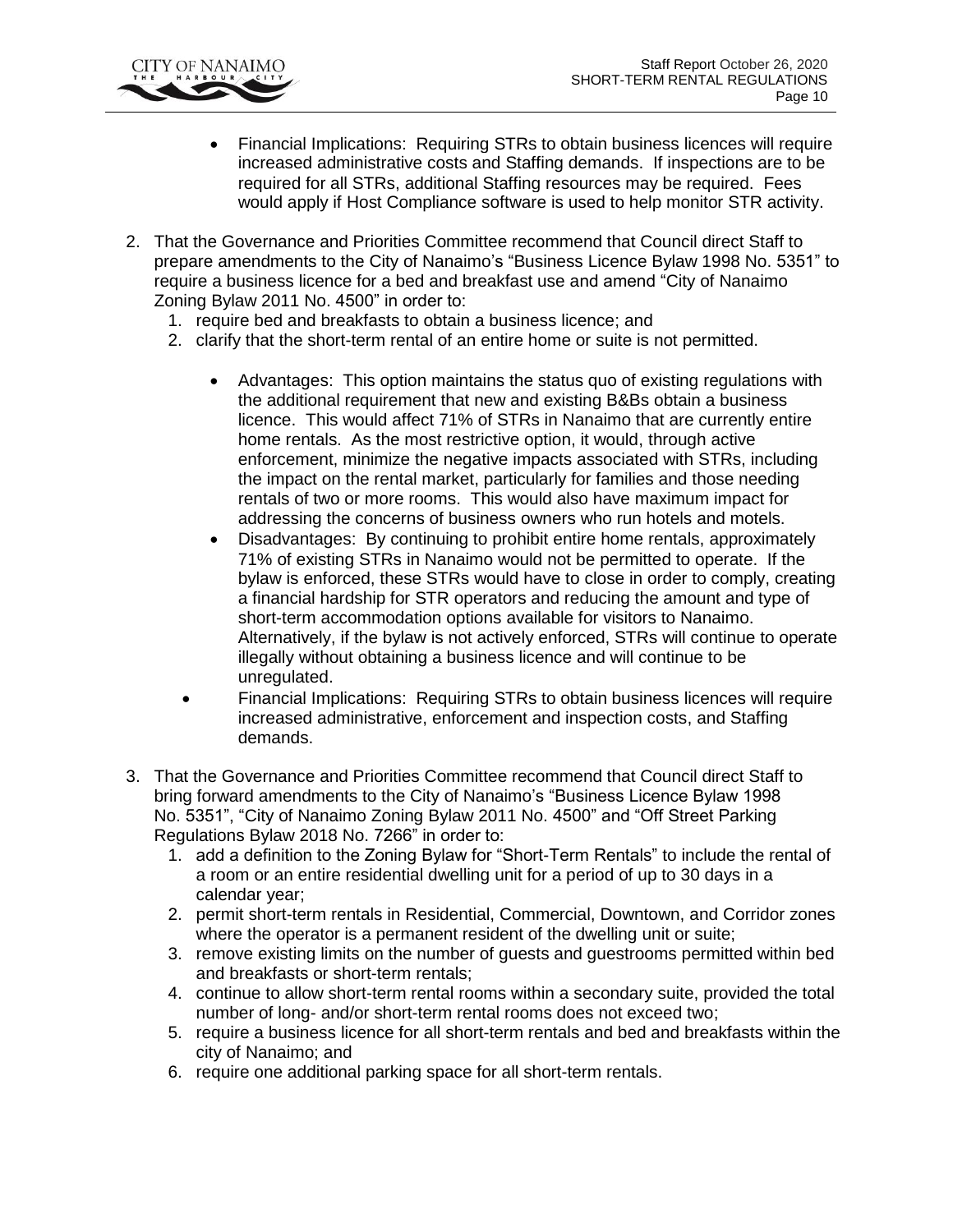

- Advantages: The above option is the least restrictive of the options presented and the only option that will permit all or nearly all of the STRs currently operating in Nanaimo. The option will allow the most flexibility for Nanaimo residents who wish to operate an STR and a greater variety of accommodation options for tourists.
- Disadvantages: The option will allow property owners to operate year-round STRs on multiple properties. This option is likely to have the most impact on the availability and affordability of long-term rentals, particularly for families and those needing rentals of two or more rooms. These rentals will compete with the hotel industry (while paying residential taxes); remove units from the longterm rental market; and, without an operator present, may negatively impact neighbourhoods.
- Financial Implications: Requiring STRs to obtain business licences will require increased administrative and inspection costs and Staffing demands, but as the most permissive option, the need for active enforcement would be reduced.
- 4. That the Governance and Priorities Committee recommend that Council direct Staff to bring forward amendments to the City of Nanaimo's "Business Licence Bylaw 1998 No. 5351", "City of Nanaimo Zoning Bylaw 2011 No. 4500" and "Off Street Parking Regulations Bylaw 2018 No. 7266" in order to:
	- 1. permit short-term rentals only in designated tourist zones, such as zones that currently permit hotels or are located in near popular tourist areas of the city (downtown, waterfront);
	- 2. add a definition to the Zoning Bylaw for "Short-Term Rentals" to include the rental of a room or an entire residential dwelling unit for a period of up to 30 days in a calendar year;
	- 3. remove existing limits on the number of guests and guestrooms permitted within bed and breakfasts or short-term rentals;
	- 4. continue to allow short-term rental rooms within a secondary suite, provided the total number of long- and/or short-term rental rooms does not exceed two;
	- 5. require a business licence for all short-term rentals and bed and breakfasts within the city of Nanaimo; and
	- 6. require one additional parking space for all short-term rentals.
		- Advantages: This option limits the impact of short-term rentals only to specific areas of the city that already have a high demand for short-term stays. The option will clarify existing zoning regulations by allowing the short-term rental of any dwelling unit where a hotel use is permitted.
		- Disadvantages: This option will limit the availability of short-term rentals in the city to specific areas and may cause confusion among potential operators. If Council chooses this option, more discussion may be required regarding which areas of town are appropriate for short-term rental accommodation.
		- Financial Implications: Administrative costs for this option would be similar to that of other options with slightly more Staff time spent on education and enforcement of zoning requirements.